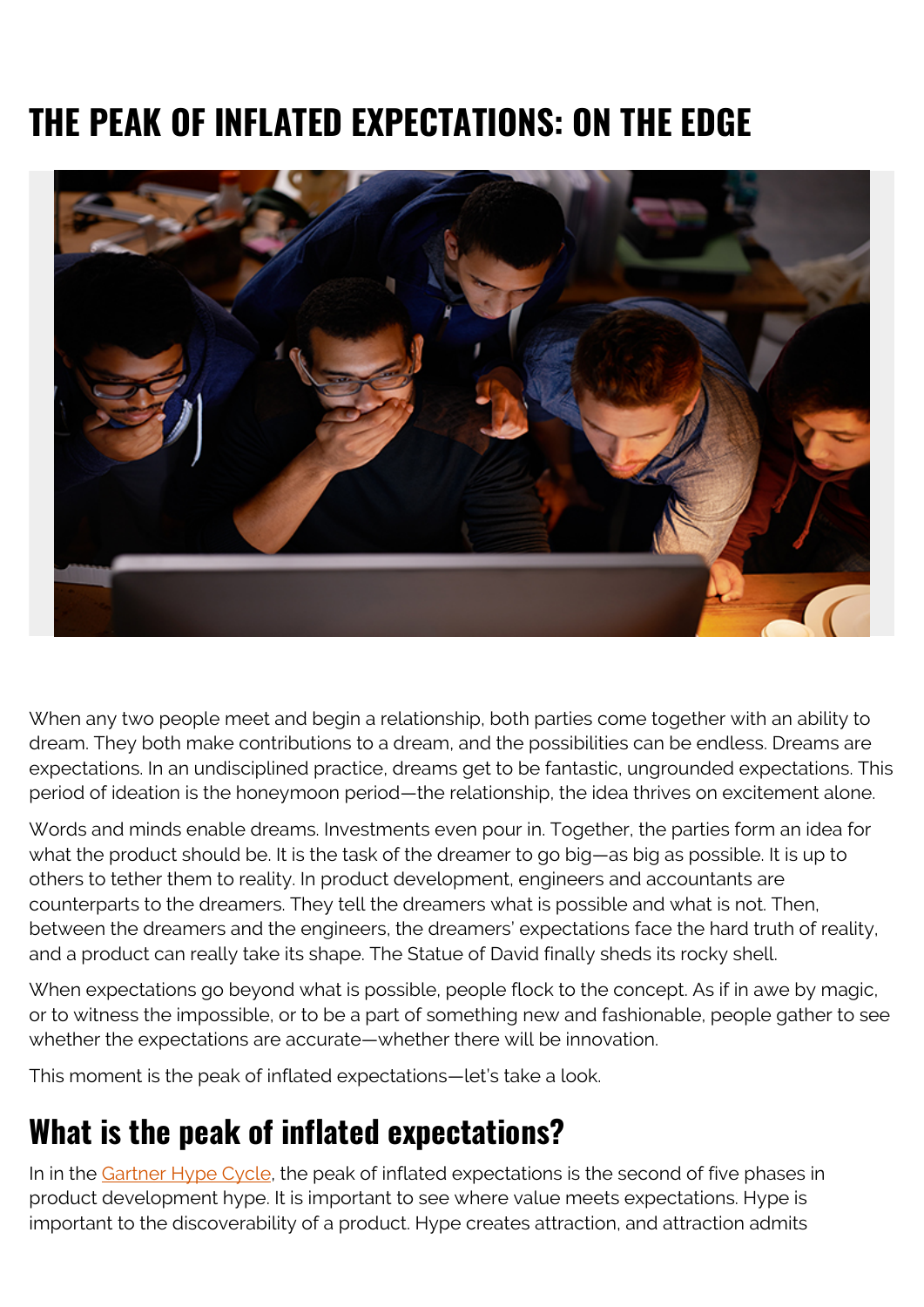existence.



The ideal situation is to discern between the hype and the value—this is the aim of the hype cycle. The bad case occurs when a product relies on hype alone. The good case is when a product's hype is deserved, and it rests sturdily on a growing foundation of research. In any given moment, it is not an easy task to make the distinction. Only in hindsight can the distinction become obvious.

On the one hand, if people are gathering to see something incredible, nobody wants to miss it for fear of missing out. But on the other, if it is not really that incredible, dollars, time, and attention is spent on something that never deserved the attention in the first place—in this case, you get false prophets.

This phase of inflated expectations may be characterized by:

- Excitement
- More buzz than proof
- Research bearing out (or not) the viability of the initial idea
- An exploration of alternative options

### **When hype fails to create value**

[Theranos](https://en.wikipedia.org/wiki/Theranos) had a dream. It needed to build hype for that dream in order to create its product. As more and more people bought into their dream, Theranos received more resources to realize the dream it sold. After a while, Theranos could not create the product they said they would provide, and a pivotal moment occurred.

The expectations Theranos created were incredible, but the value they promised was unattainable. Their inability to engineer the expectations made them face a decision:

- Let down everyone's expectations of the product and tell the truth about the poor progress on their dream product.
- Continue with the dream and find a way to cheat.

Of course, we know that Theranos chose to cheat.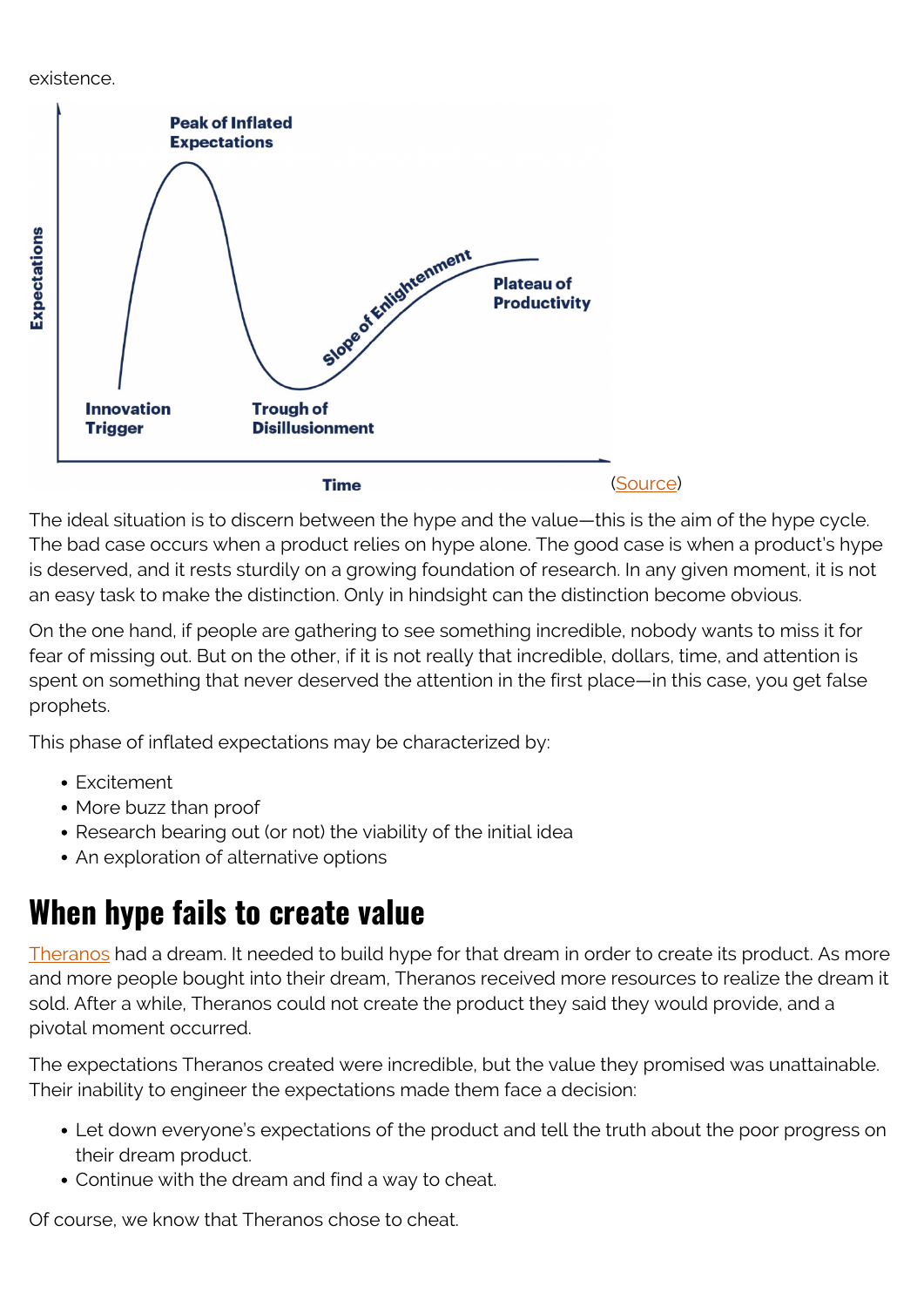The expectations they sold successfully built an incredible dream many supported. They attracted big name investors and were given loads of money. Theranos promised to positively change people's lives forever. With so much attraction, and the desire for their success, failure actually became more costly than being discovered as a fraud. In Theranos' best-case scenario, they could engineer the product and deliver the dream. In the worst-case scenario, at least in the eyes of its founders, Theranos fails to deliver the dream product they sold.

Theranos made an error in its ability to tell its narrative. Its founders could only navigate one possible narrative: either success or failure. They had an inability to adapt their narrative to the reality of the situation, and so the founders followed its initial track to its tragic conclusion. If it had been able to adapt, perhaps it would have found alternate solutions. It could fail to deliver on its initial expectations but find new possibilities and set new expectations. Instead, Theranos, eventually, could not make good on its promise, and ended as a failed Disneyland: everyone who'd bought admission got to stand disappointed in a tumbleweed-filled wasteland.

Theranos couldn't grow past its inflated expectations. It was caught in its expectations and failed to find enough fuel to continue its propulsion forward. If it were to have found and created a product, the company would have had something substantial to speak for itself—Theranos would no longer need to rely on creating a stream of inflated expectations.

#### **Where value meet expectations**

Many stories are not tragic. Products and services provided by the government are provided largely because of hype. A government might provide products that people expect, but nobody has yet to be able to create on their own. This is the definition of a public good.

Government subsidizes many goods that people expect to exist—expect to have—in an effort to fuel the hype around those products and bring them into existence. Government subsidizes things like education, renewable energies, crop purchases, and healthcare. In some cases, it even ventures out to create these services itself. In a way, government is an early investor into many, many goods.

Some big companies that rose seemingly overnight in the early 2010s grew where value and hype met half-way. The new landscape of technology allowed for a new breed of company; one that emerges quickly and dominates the field just as quickly. Thanks to computers and the internet, people can communicate in various ways. New technologies could be adopted in just a few years rather than 10-20 years.

Facebook and Uber had a lot of hype and provided a lot of immediate value. These company cultures, then, got to ride out the full wave of their expectations and see the hype curve to its end.

More than a decade ago, Facebook promised that it would create a connected world. None of us really knew what this meant. Facebook said that it would allow friends to connect with each other, send each other updates, see how other people were dating, see what everyone was buying.

- **Some expectations were fulfilled.** People who joined Facebook got to connect with friends. They could see what their friends were doing, they could share photos.
- **Some expectations couldn't be met.** The company promised to advertisers that when an individual would buy something, it would show to their friend group that someone bought that item. This makes a very desirable, word-of-mouth type of advertising available to advertisers. As the feature rolled out, users expressed privacy concerns (some users did not want their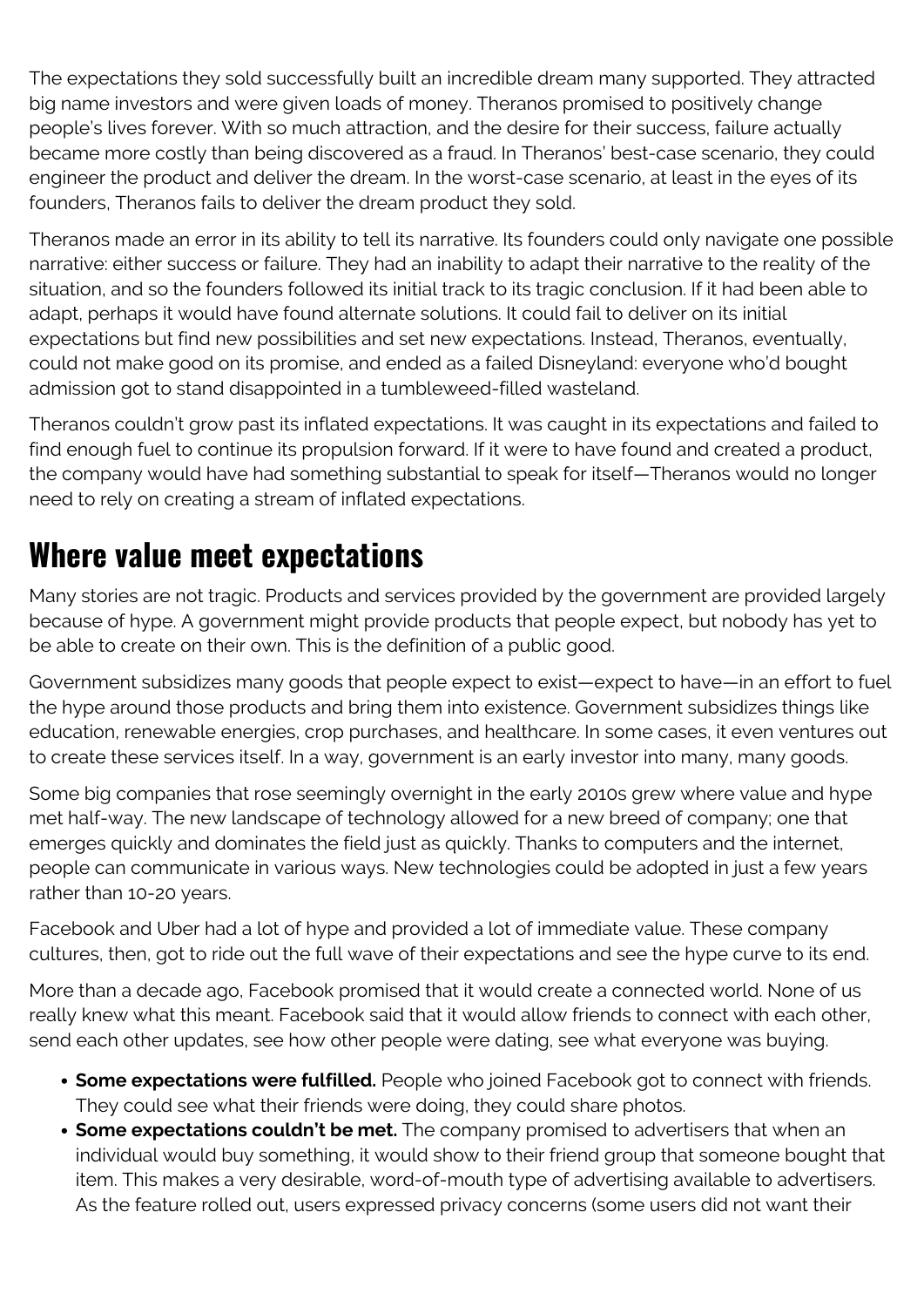friends to see what they bought on Amazon), and Facebook had to redefine how to get a [good](https://blogs.bmc.com/blogs/it-service/) [service](https://blogs.bmc.com/blogs/it-service/) to its paying advertisers.

Facebook navigated its expectations by allowing the expectations of their products and product features to be A-B tested. Their promise was not on any single feature, but on their mission to create a more connected world. They would do this in whatever way they could—whatever way worked.



In the ideal world, where

a new product succeeds, both engineering and dreams grow together in tandem: The peak of inflated expectations never rises too high. The fall into depression and disillusionment isn't too great. All participants ride on a steady line of enlightenment.

## **The Gartner Hype Cycle**

Explore every phase of hype:

- 1. [The Innovation Trigger](https://blogs.bmc.com/blogs/hype-cycle-innovation-trigger)
- 2. The Peak of Inflated Expectations
- 3. [Trough of Disillusionment](https://blogs.bmc.com/blogs/hype-cycle-trough-of-disillusionment)
- 4. [Slope of Enlightenment](https://blogs.bmc.com/blogs/hype-cycle-slope-of-enlightenment)
- 5. [Plateau of Productivity](https://blogs.bmc.com/blogs/hype-cycle-plateau-of-productivity)